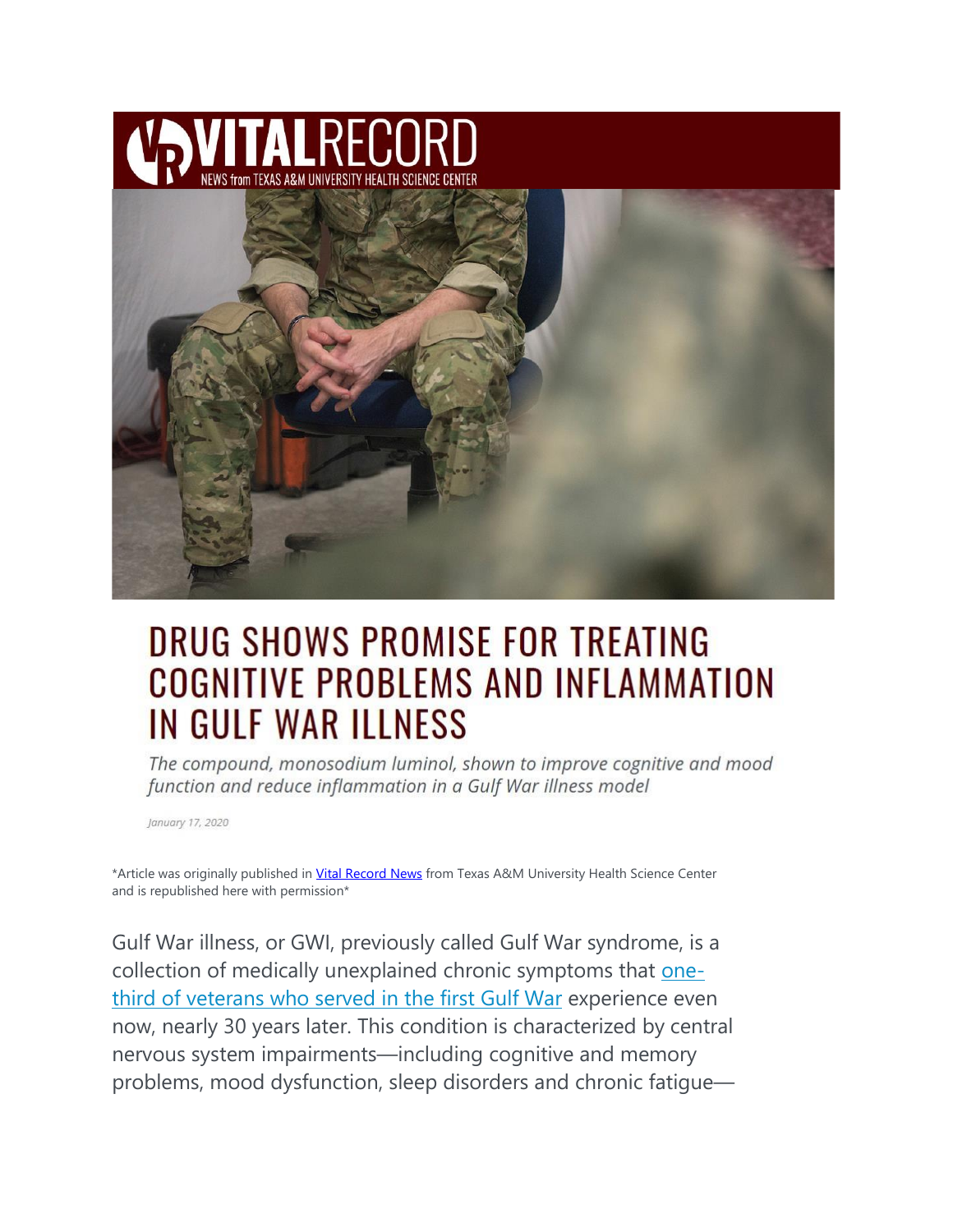and systemic symptoms such as gastrointestinal problems and hypersensitive skin. With such a wide variety of symptoms, historically, experts have been unable to find a treatment for the illness. However, Ashok [Shetty,](https://health.tamu.edu/experts/shetty.html) PhD, professor with the [Department](https://medicine.tamhsc.edu/departments/mcm/) of Molecular and Cellular Medicine at the [Texas](https://medicine.tamhsc.edu/) A&M College of [Medicine](https://medicine.tamhsc.edu/) and associate director of the Institute for Regenerative Medicine, and his research team took a significant step forward with regard to treating this mysterious illness. [Their](https://www.sciencedirect.com/science/article/pii/S2213231719311437?via%3Dihub) [findings,](https://www.sciencedirect.com/science/article/pii/S2213231719311437?via%3Dihub) a result of a study funded by the [Department](https://www.defense.gov/) of Defense, were recently published in *Redox [Biology](https://www.sciencedirect.com/science/article/pii/S2213231719311437)*.

#### **Modeling Gulf War illness**

During the war, veterans were exposed to multiple chemicals. Although the exact cause of Gulf War illness is unknown, it is generally understood that the [combination](https://www.ncbi.nlm.nih.gov/pubmed/10750168) of [pyridostigmine](https://www.publichealth.va.gov/exposures/gulfwar/sources/pyridostigmine-bromide.asp) [bromide](https://www.publichealth.va.gov/exposures/gulfwar/sources/pyridostigmine-bromide.asp) (an anti-nerve agent used as a pretreatment to protect troops from an attack with nerve gas agent), DEET (a mosquito repellant) and permethrin (a pesticide sprayed on clothes to keep rodents and insects away) played a significant role. "In our study, after administering the chemicals, the models presented Gulf War illness symptoms that closely resembled the symptoms veterans experience every day," Shetty said. "They have memory problems, concentration issues and depressive-like behavior. Furthermore, the models experienced similar systemic problems and the blood samples showed elevated levels of proinflammatory cytokines."

A [previous](https://vitalrecord.tamhsc.edu/possible-treatment-for-cognitive-dysfunction-related-to-gulf-war-illness/) study by Shetty showed proinflammatory cytokines which, when in too great of a quantity can eventually deteriorate brain tissue and cause cognitive and mood problems—can be used as a reliable biomarker to determine the progression of the brain inflammation.

## **Oxidative stress, free radicals and Gulf War illness**

Another previous study by Shetty showed that the brain experiences [increased](https://www.frontiersin.org/articles/10.3389/fnmol.2017.00182/full) oxidative stress and inflammation when suffering from Gulf War illness. Oxidative stress, or [an](https://www.ncbi.nlm.nih.gov/pmc/articles/PMC3614697/) [accumulation](https://www.ncbi.nlm.nih.gov/pmc/articles/PMC3614697/) of free radicals, can happen for a number of reasons.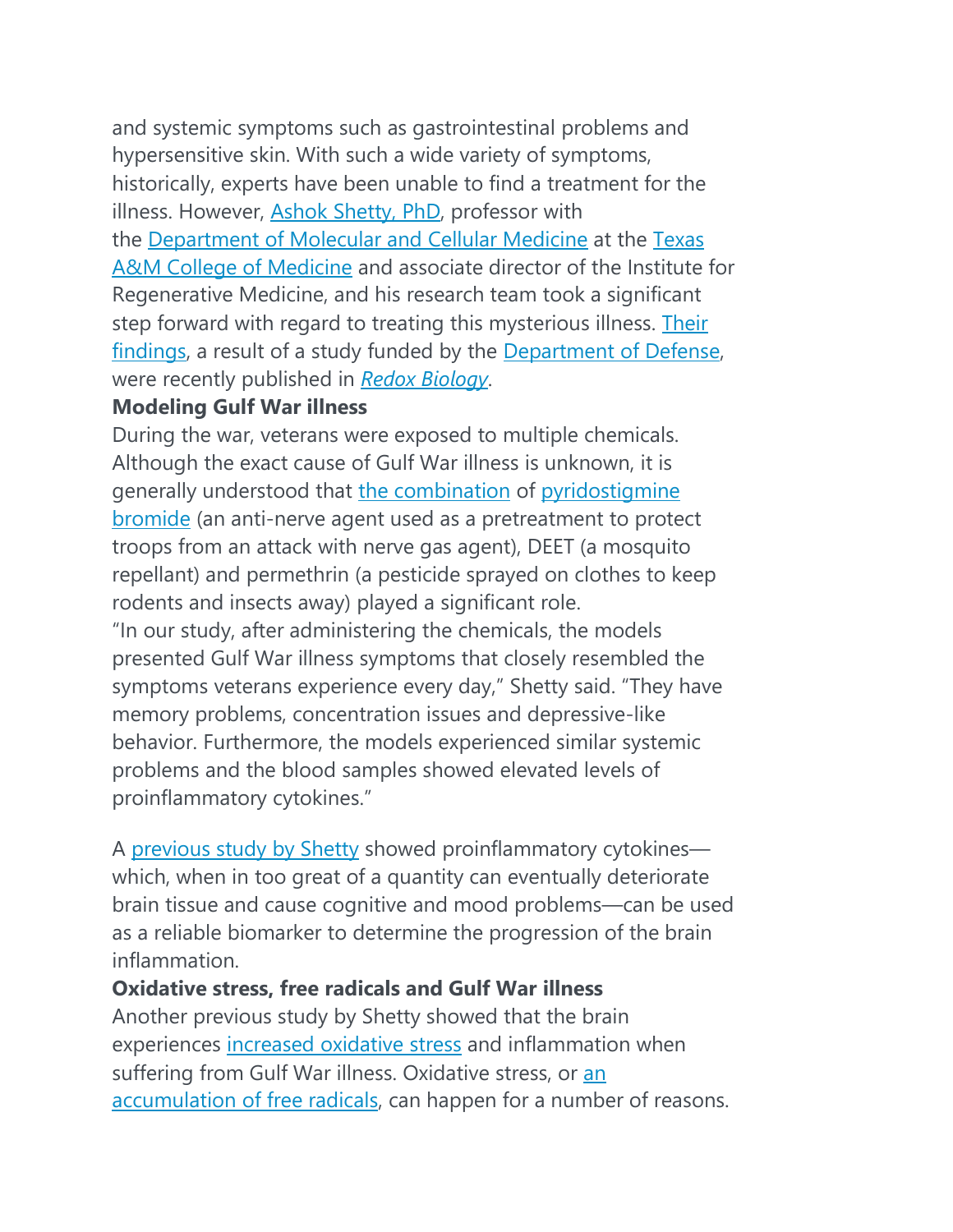"Most GWI-related chemicals are acetylcholinesterase inhibitors, which are known to induce hyperexcitability in neurons and cause inflammation," Shetty explained. "These hyperexcited neurons are caused by an excess of free radicals."

Free radicals are uncharged molecules with an unpaired electron. Therefore, Shetty looked toward an existing drug known to balance out the free radicals by bringing the body back to normal levels as a solution. Although not FDA-approved in the United States, [monosodium](https://www.bachpharma.com/science/) luminol has been tested for use with cancer patients in Europe and Russia.

"The drug is a redox balancing drug, as it can donate and receive electrons. In other words, it maintains redox homeostasis, or an equilibrium of free radicals," Shetty said. "When a shift in the balance of free radicals occurs, oxidative stress happens."

## **Measuring the cognitive function**

During the study, the research team administered the drug at different doses for several weeks. They measured the levels of oxidative stress, inflammation and cognitive function. Oxidative stress and inflammation can be quantitatively assessed through various markers in the body. However, cognitive function cannot.

To decrease the subjectivity of measuring cognitive function, the team used three tests. First, they tested the hippocampus via the object location test. This test investigates the ability to discern minor changes in the environment. The second test, called the pattern separation test, measures ability to distinguish similar, but not identical experiences. For the third test, the researchers conducted a depression test to measure the amount of depressivelike behavior in the models.

#### **Monosodium luminol's impact**

All three of these tests measured common cognitive issues veterans with Gulf War illness experience: problems with working memory, memory recall and depression. As expected, the models had difficulty with all three tests. However, the models that